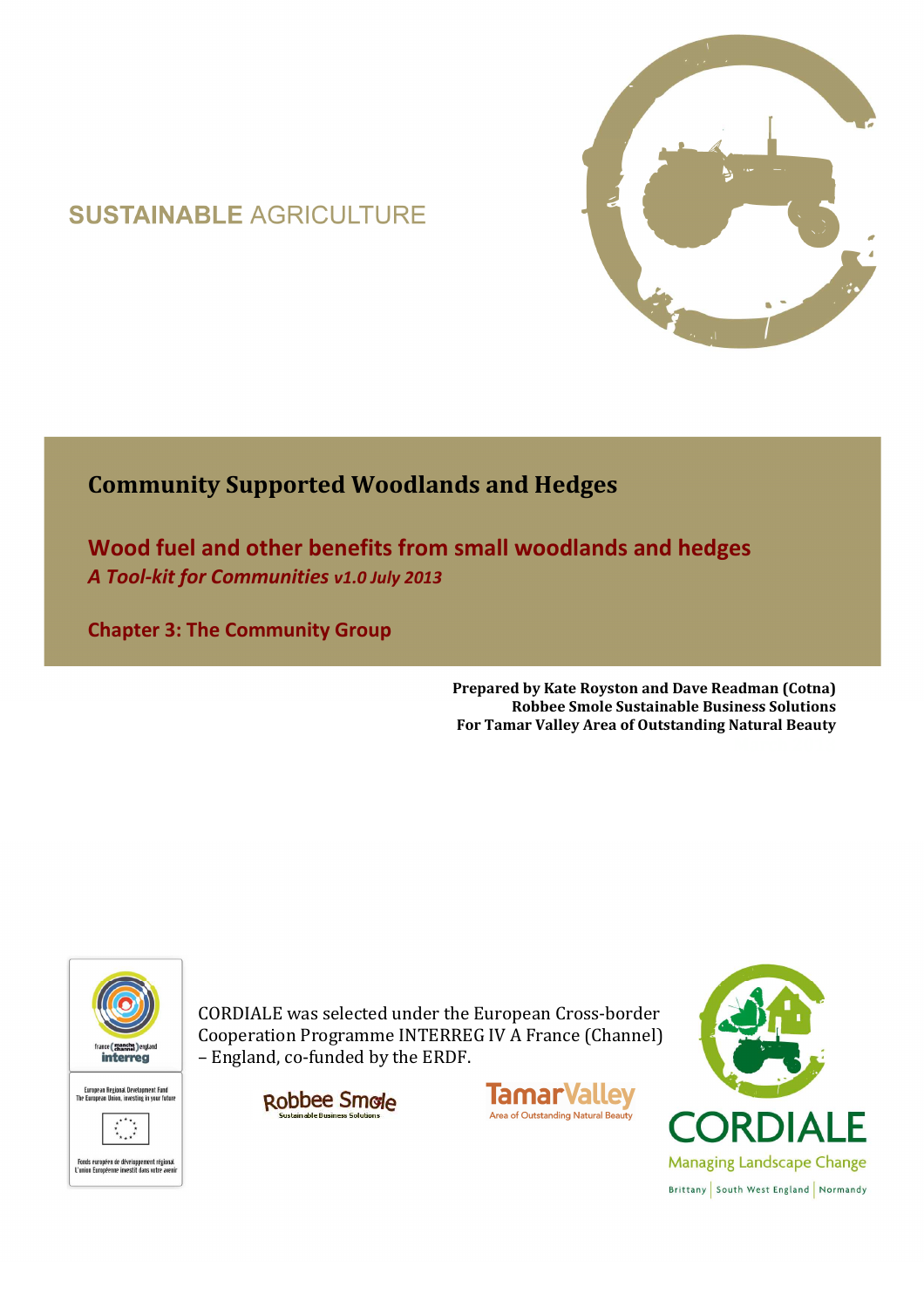## **Chapter 3 The community group**

Forming a self-standing group with like-minded people may be likened to setting out on a journey together.

### *3.1 Setting up a group*

Bovey Climate Action (BCA) started their community woodfuel group in 2009. A summary of their experiences is included in Chapter 2 of the Dartmoor Circle Woodfuel Toolkit (available online<sup>1</sup>), and this is a good example to refer to when thinking about setting up a group to gain benefits from a hedge or woodland, for its amenity, woodfuel, wood product benefits, or for its heritage and biodiversity value.



#### **Finding members**

Potential members may be part of an existing local group. Local papers and community newsletters can also provide a good means of publicity. BCA suggest that 12 is a good number of people to aim for at the beginning.

There is no magic formula. Each group and its circumstances will be different. It is very important to spend time together understanding what the group wants to do and achieve … and how.

#### **Understanding the group's motivations**

Important questions which the group should consider together include: What do we want to do with our woodland / hedge? What do we want to get out of it? Why? How?

A useful framework to help think this through is included below. It identifies a number of different needs and functions which may be of interest to the group (there may also be others).

| Functions identified:                   | What do you want to<br>do | What do you want to<br>get out of it<br>(objectives) | Why? | How do we do /<br>achieve this? |
|-----------------------------------------|---------------------------|------------------------------------------------------|------|---------------------------------|
| Habitat improvement                     |                           |                                                      |      |                                 |
| Surveying, recording, monitoring        |                           |                                                      |      |                                 |
| Heritage improvement                    |                           |                                                      |      |                                 |
| Access improvements                     |                           |                                                      |      |                                 |
| Exercise and physical activity          |                           |                                                      |      |                                 |
| Landscape and amenity<br>improvement    |                           |                                                      |      |                                 |
| Logwood                                 |                           |                                                      |      |                                 |
| Charcoal                                |                           |                                                      |      |                                 |
| Other wood products (please<br>suggest) |                           |                                                      |      |                                 |
| Forest school, education                |                           |                                                      |      |                                 |

An example framework completed during a Cordiale Community Group workshop in the Tamar Valley is included in the Appendices for illustration.

<sup>1</sup> http://www.dartmoorcircle.org.uk/whatwedo.html



 $\overline{a}$ 





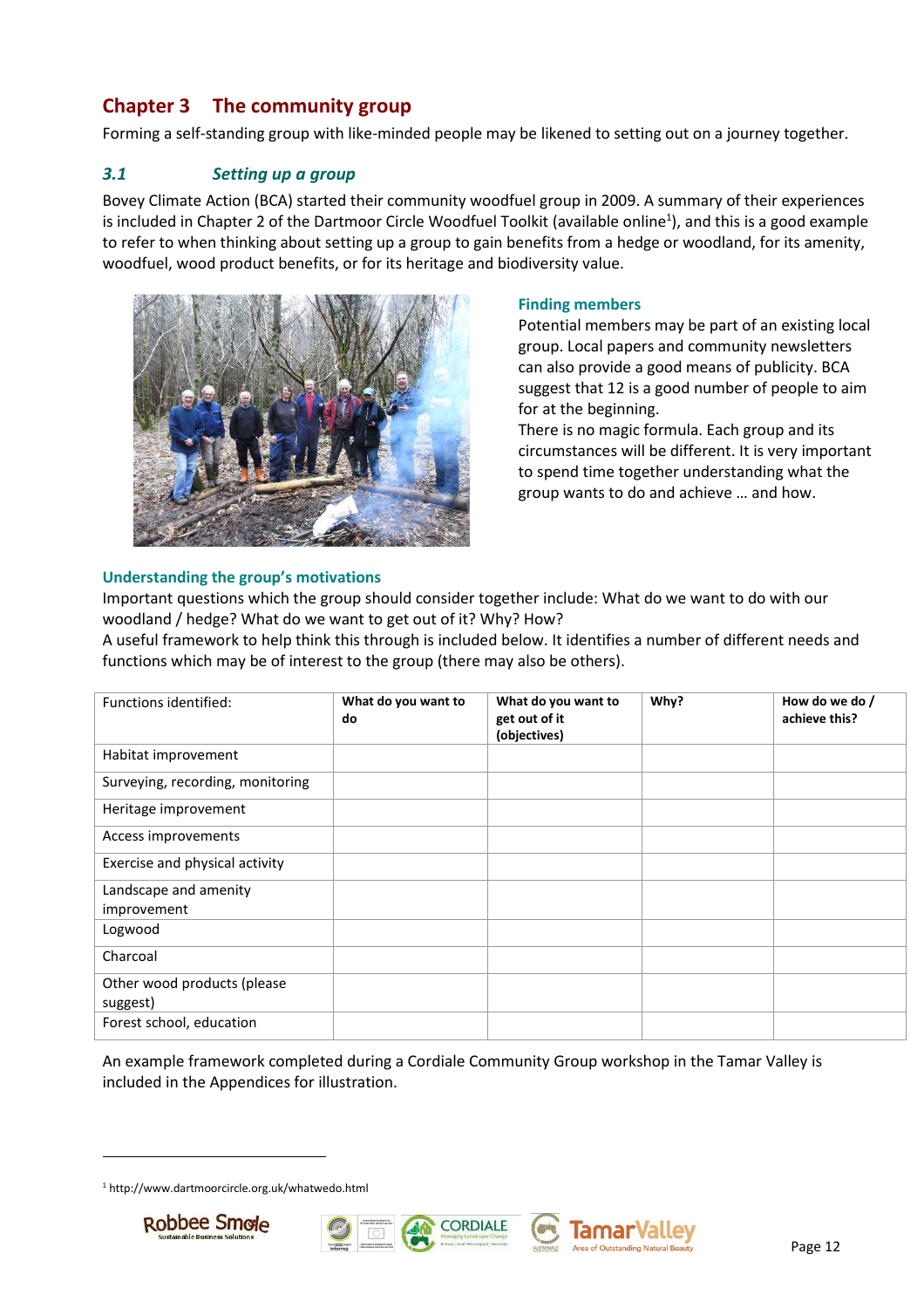#### **Thinking through the implications of woodland management for the group**

The group should think through the implications of taking on a woodland or hedge resource, considering what needs to be done, when, and the skills and resources required. This should be reflected in the management plan (see Chapter 4). This is an important step. Many of the necessary activities may have specific seasons when they can be undertaken, and require specific skills, competencies and equipment. These may be available in the group or will need to be 'bought in'. Forward planning is essential. This is discussed in more detail in the following chapters.



## *3.2 Defining the membership structure and the group's rules and responsibilities*

A membership structure will be needed for the group to define member's rights and responsibilities amongst themselves, to the group as a whole, and to the woodland asset. This may be very simple for, say, a small woodfuel group, or may need to be more complex for a larger group with a range of activities.

#### **The Membership Structure**

To define the most appropriate membership structure it is recommended that the group considers a number of factors which may be influenced by the users, the land owner, and the woodland/hedge and its requirements. These may include:

- o Is membership restricted?
- o What are the conditions for joining the group?
- o Will an annual subscription be payable?
	- o What does the subscription charge include?
- o Are all members equal or are there different classes of membership depending on activities and skill levels e.g.
	- o Are members investing their own labour?
	- o Does the member have special skills and certification e.g. in chain saw use?
	- o Are they using their own tools or group tools?
	- o Are they taking wood or product from the woodland for their own use?
- Is the product available for resale?
	- o What quantities of product are available?
	- o What are the terms of payment?
- o What group running costs need to be covered?
- o Is training and support available and what is the cost?
- o What are the expectations in return for training and support e.g. voluntary labour hours?
- o What range of skills and competencies are required and how these are supplied?

A good structure will also help de-personalise any issues that may arise. There may be advantages to adopting a flexible structure which will enable the group to accommodate different types of users and activities more easily and equitably; not everything may be clear from the beginning.

A review of practice across a number of Community Supported Woodfuel community groups, including Axewoods and Holt Hill Wood, suggests a membership framework such as the example provided below. Remember that each group will be unique and the framework should be adapted to meet your group's needs.

It is also advisable to keep a log of hours worked. This can be handy to work out wood allowances where applicable and a well maintained log of in-kind volunteer time can be beneficial if needed for grant applications.







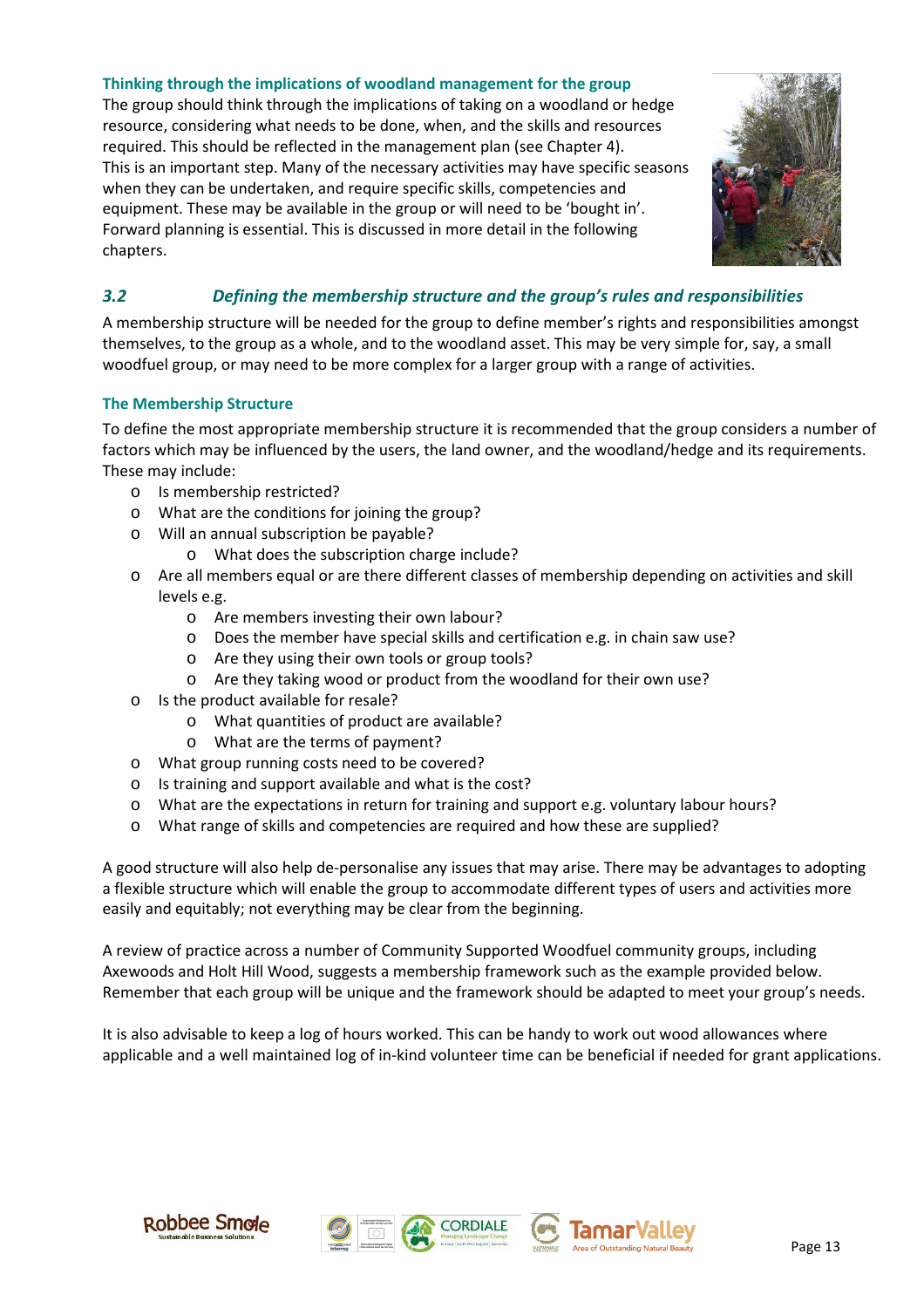### *Potential Membership Framework*

| <b>Members offer</b>                                  | <b>Detail of offer</b>                                                 | <b>Members need</b>     | <b>Subscription cost eg</b>                       |
|-------------------------------------------------------|------------------------------------------------------------------------|-------------------------|---------------------------------------------------|
| Time, labour, skills<br>exchange for wood<br>discount | Labour, plus trained, certificated,                                    | no wood need            | £1 subscribe                                      |
|                                                       | skilled tool user, own tools                                           | in exchange for<br>wood | $£1 + £10$ for 2 No. tonne<br>bags                |
|                                                       |                                                                        | no wood need            | £1+ tool subscribe                                |
|                                                       | Labour, plus trained, certificated,<br>skilled tool user, borrow tools | in exchange for<br>wood | £1+tool subscribe $+$ £10 for<br>2 No. tonne bags |
|                                                       |                                                                        | no wood need            | £1 subscribe                                      |
|                                                       | Labour offered, own tools                                              | in exchange for<br>wood | $£1 + £10$ for 2 No. tonne<br>bags                |
|                                                       |                                                                        | no wood need            | £1+ tool subscribe                                |
|                                                       | Labour offered, borrow tools                                           | in exchange for<br>wood | £1+tool subscribe $+$ £10 for<br>2 No. tonne bags |
| Subscribe                                             | No labour, cordwood wanted                                             | will collect            | Market price - discount                           |
|                                                       |                                                                        | delivered               | Market price                                      |
|                                                       | No labour, logwood wanted,                                             | will collect            | Market price - discount                           |
|                                                       |                                                                        | delivered               | Market price                                      |

#### **Considerations for Forest School users**

A Forest School group may be an organisational user rather than a collection of individuals and requires a different sort of membership framework. The questions raised above for woodland groups will also be partly relevant for the Forest School organisation and its participants. It may be that a school or similar group engaged around Forest School and educational activities are less interested in the everyday woodland management aspects, but would like to link up with a community group more interested in these aspects.

#### **Access to tools and machinery**

Working woodlands will require access to tools and machinery. These may be owned by or available to the individual groups, or could be made available through an arrangement such as a tool or machinery ring. Models from agricultural practice could be used to establish a local ring, incorporating one or more of the elements below:

- o each member pays an annual subscription. This could be on top of group subscription
- o a levy is charged on every activity by the supplier
- o a levy is charged on every activity of the demander
- o the machinery ring is run as a cooperative and each member has share capital
- o the operating area is restricted e.g. to within a 25 mile radius





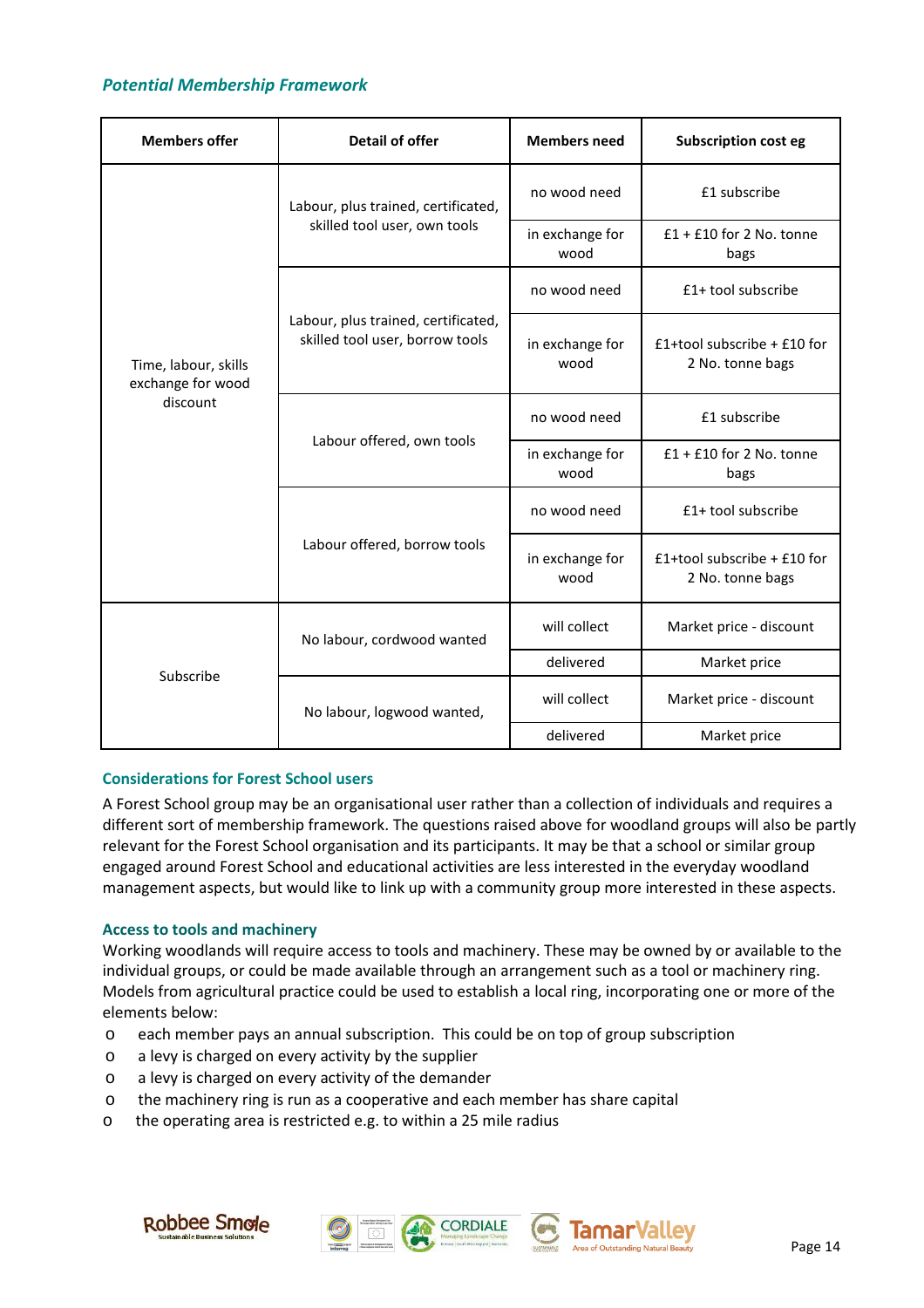

A Social Forestry Stakeholder Workshop in the Tamar Valley held in January 2012, concluded that using central hubs for equipment, training, processing and storage may be the most economical and efficient way to proceed. This is discussed more in Chapter 7.

*Source:* Woodlands.co.uk

#### **Rules and Responsibilities**

Each group should have a set of rules reflecting the group's responsibilities. Members should sign a form on joining the group agreeing to the conditions of group membership (an example is provided in the appendices).

#### *Responsibilities*

Each member of the group should consider their responsibilities to the constituents below and the implications of these:

- o to oneself
- o to the landowner
- o to each other
- o to other woodland users
- o to the woodland itself

Key areas of responsibility will lie around health and safety, respecting others, safeguarding the woodland/hedge resource's biodiversity and heritage, and its availability for everyone's enjoyment. Upholding the responsibilities will be supported through the rules, insurance documentation, risk assessment and health and safety procedures as well as the management plan itself.

#### *Rules*

The rules are particularly important in an environment where potentially dangerous tools and other hazards may be present.

These may consist of a number of basic rules applicable to any group such as 'reading and signing the risk assessment before working' and 'abiding by the agreement with the landowner', supplemented with site and group specific rules e.g. around car parking.

Some suggestions are included below (from Dartmoor Circle Community Toolkit)

1. All members to read and sign the risk assessment before working.

- 2. Members to ensure their hours are put on the register at each session.
- 3. Firewood to be shared out according to the hours each member has worked.
- 4. Members to abide by the agreement with the landowner.

The Attendance Register and Risk Assessment are discussed further in Chapter Six: Workday practicalities.

#### *3.3 Getting to grips with finance*

Developing a good understanding of the costs involved in managing the woodland / hedge and the group, and how these can be funded is essential. Preparing and managing a budget of forecast income and expenses is recommended. The group should aim to be self-funding and finances should be considered at an early stage, covering costs through membership subscriptions and/or product sales. There may be opportunities for grants to cover larger cost items such as training and tools.

The group may be set up to be entirely self-supporting, or may look to find an over-arching organisation which can provide support services such as administration, tool supply or other contracted services. This is discussed further in Chapter 10.